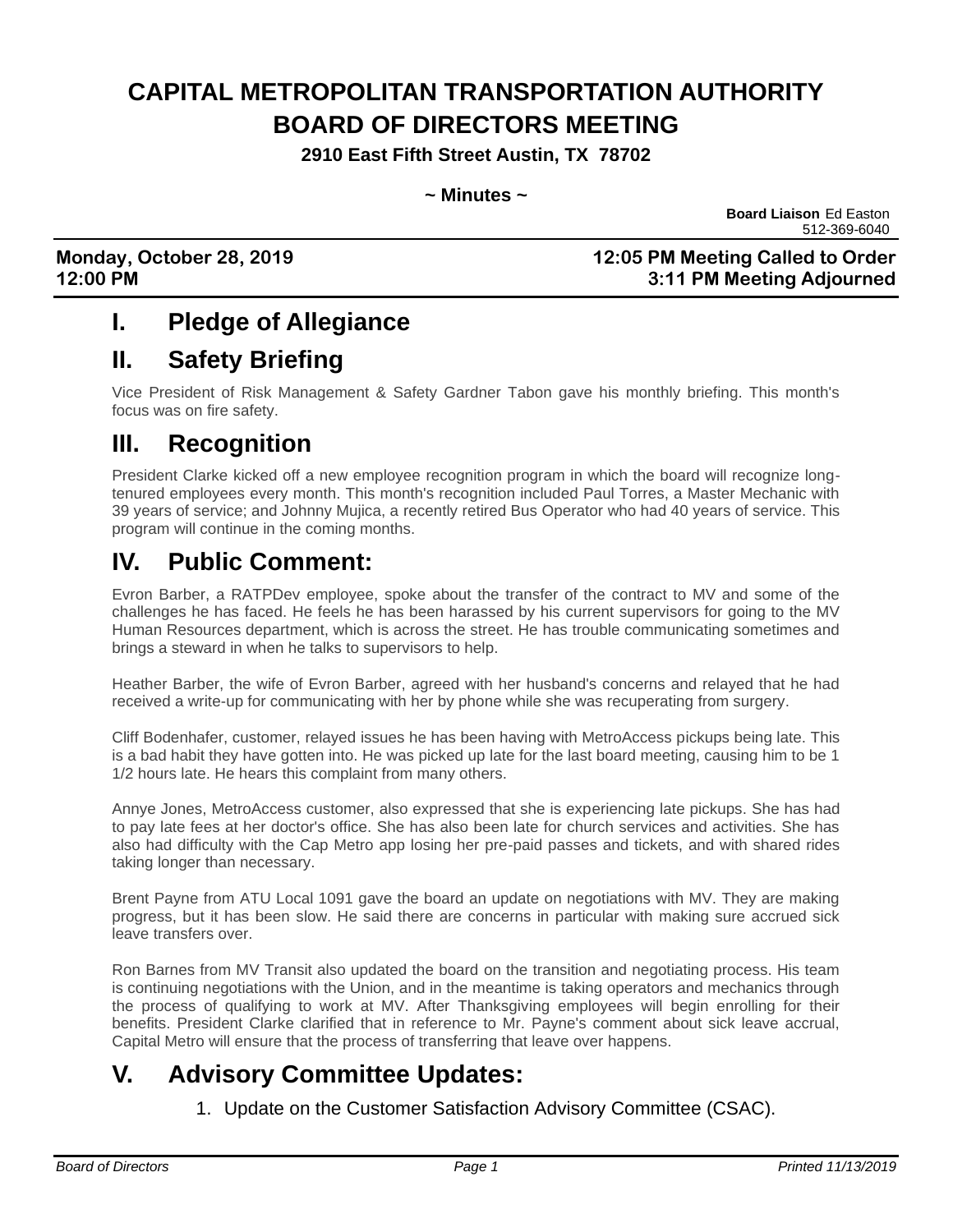Yannis Banks, Community Involvement Specialist, provided the report.

The CSAC Committee heard from Dottie Watkins on her new role as Capital Metro's Chief Customer Officer; a update on the Proposed January 2020 Service Changes; and a briefing on new Pickup Service zones. They also spent some time on their 2020 work plan.

### 2. Update on the Access Advisory Committee (AAC).

Yannis Banks, Community Engagement Specialist, provided the report.

This month the Access Committee heard updates on Project Connect; the Proposed January 2020 Service Changes; and a 2020 work plan for the Committee. They also heard an update on the new and improved drop-off zone for MetroAccess customers at the airport and got an update from Dottie Watkins on her new role as Capital Metro's Chief Customer Officer.

## **VI. Board Committee Updates:**

### 1. Operations, Planning and Safety Committee

Vice Chair Garza presented the report. The Committee heard several items that are on the Consent and Action Item agendas today and received a Safety Department Update presentation.

### 2. Finance, Audit and Administration Committee; and

Chair Mitchell presented the report. The Committee had a presentation from and discussion with the auditors from PFM about Capital Metro's investment policies and holdings.

### 3. CAMPO update

CAMPO did not meet this month.

## **VII. Consent Items**

Board member Stratton asked that Consent Item #3: ePaper Dynamic Messaging Signs be removed from the Consent Agenda and moved to the regular agenda.

| <b>RESULT:</b>   | <b>ADOPTED [UNANIMOUS]</b>                                              |
|------------------|-------------------------------------------------------------------------|
| <b>MOVER:</b>    | Delia Garza, Vice Chair                                                 |
| <b>SECONDER:</b> | Eric Stratton, Board Secretary                                          |
| AYES:            | Mitchell, Cooper, Garza, Kitchen, Jonse, Renteria, Travillion, Stratton |

1. Approval of Minutes from the September 11, 2019 Public Hearing and September 23, 2019 Board Meeting.

2. Approval of a resolution authorizing the President & CEO, or his designee, to finalize and execute a contract with Core Office Interiors for the purchase and installation of furniture for the administrative lease space at 700 Lavaca, Suite 1400, in an amount not to exceed \$500,000.

## **VIII. Action Items:**

1. Approval by the Board of Directors of Capital Metro's Investment Policy.

CFO Reinet Marneweck presented this item.

The board is required by the Public Funds Investment Act to annually review and approve the agency's Investment Policy. This item was reviewed in more detail by the Finance, Audit and Administration Committee earlier in the month. The one change to the Texas Public Funds Investment Act that affects our policy is the extension of the maturation date for commercial paper.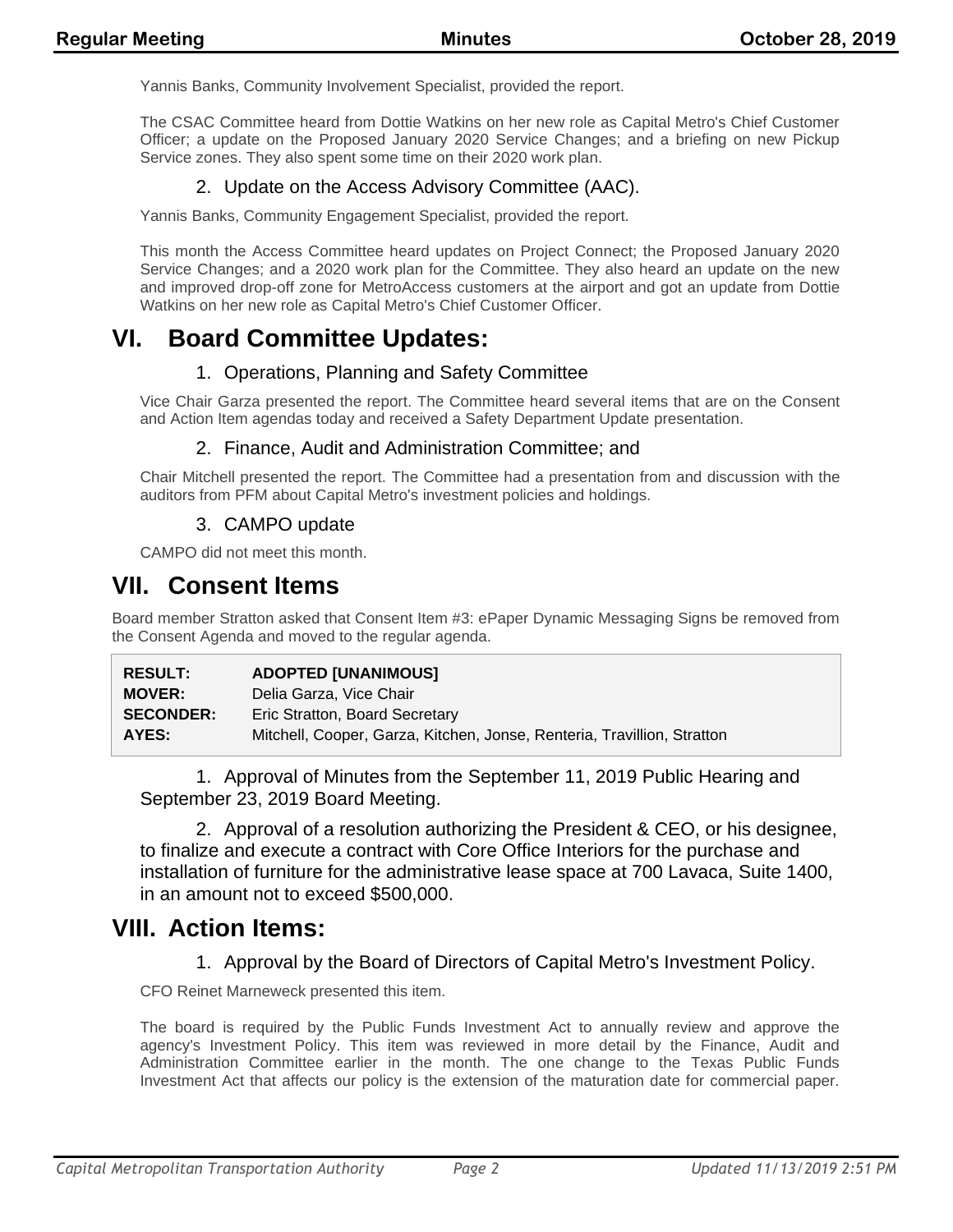Previously it was limited to 270 days, but that has been changed to 365 days. That change is now reflected in the Capital Metro policy.

| <b>RESULT:</b>   | <b>ADOPTED [UNANIMOUS]</b>                                              |
|------------------|-------------------------------------------------------------------------|
| <b>MOVER:</b>    | Terry Mitchell, Board Member                                            |
| <b>SECONDER:</b> | Eric Stratton, Board Secretary                                          |
| AYES:            | Mitchell, Cooper, Garza, Kitchen, Jonse, Renteria, Travillion, Stratton |

#### 2. Approval of a resolution authorizing the President & CEO, or his designee, to implement the January 2020 Service Changes.

Principal Short-range Planner Lawrence Deeter presented this item.

These changes are fairly minor in nature and do not meet the major service change threshold. They include the resumption of Saturday MetroRail service from Leander; minor schedule adjustments to both MetroBus and MetroExpress services to improve reliability and reduce overcrowding; and minor routing changes to Routes 980 and 20. We will also be restoring regular routing to Route 337, which had been on long-term detour due to US Hwy 183 construction.

Board member Kitchen asked about customer feedback on these changes, and Lawrence relayed that overall it was positive. Some customers are concerned about connections to the HEB from the re-routed 337.

Zenobia Joseph, citizen, mentioned difficulties she is having connecting to the WiFi in the boardroom. She opposes the January Service Changes as she believes they create an inequitable distribution of resources with school trippers being added to Route 337 but not to other areas that need service. She also complimented Operator ID #600573 on Route 392 for good customer service but contrasted that with a bad experience she had yesterday with an operator who passed her by as she tried to attend an event downtown.

| <b>RESULT:</b>   | <b>ADOPTED [UNANIMOUS]</b>                                              |
|------------------|-------------------------------------------------------------------------|
| <b>MOVER:</b>    | Delia Garza, Vice Chair                                                 |
| <b>SECONDER:</b> | Rita Jonse, Board Member                                                |
| AYES:            | Mitchell, Cooper, Garza, Kitchen, Jonse, Renteria, Travillion, Stratton |

3. Approval of a resolution authorizing the President & CEO, or his designee, to finalize and execute a contract with M. A. Smith Contracting, Inc. for the construction of the North Operations Facility bus yard expansion to accommodate electric buses in the amount of \$7,500,000, plus \$750,000 (10%) contingency for a total not to exceed amount of \$8,250,000.

Vice President of Capital Projects Ken Cartwright presented this item.

Ken gave a brief presentation with photographs and a site plan of the area where this yard would be built. Capital Metro expects the first ten electric buses to be placed into service during this fiscal year. This project will be sequenced into two phases to minimize disruption to current bus services. We have worked previously with the chosen contractor.

Board member Stratton asked if there was flexibility to adapt this bus yard if Capital Metro doesn't ultimately purchase as many electric buses as the fleet plan calls for. Ken clarified that this contract is for concrete and electric conduit work, and that there would be a subsequent contract for the actual electrification. That contract will be phased so that we are pulling electrical service to parking spaces as the buses come online. In the meantime, this yard can be used for any type of vehicle.

Board member Renteria asked whether we are considering solar to help with the charging. Ken responded that we are, and that we have a study underway looking at solar for this entire facility.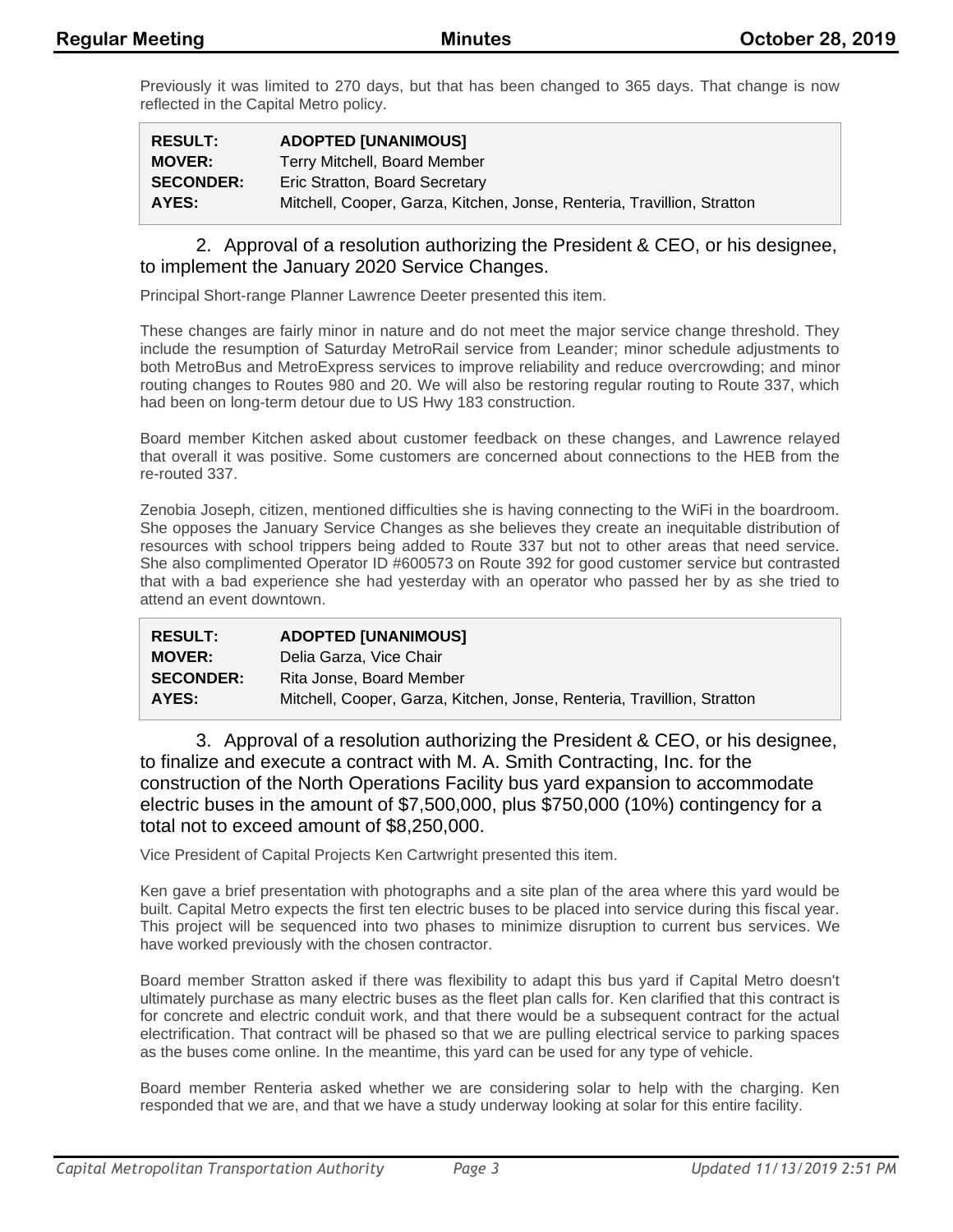| <b>RESULT:</b>   | ADOPTED [7 TO 0]                                                 |
|------------------|------------------------------------------------------------------|
| <b>MOVER:</b>    | Jeffrey Travillion, Board Member                                 |
| <b>SECONDER:</b> | Sabino Renteria, Board Member                                    |
| AYES:            | Mitchell, Cooper, Garza, Kitchen, Renteria, Travillion, Stratton |
| <b>RECUSED:</b>  | Jonse                                                            |

4. Approval of a resolution authorizing the President & CEO, or his designee, to finalize and execute a contract with Bytemark, Inc. to provide and install onboard validators, with a 10% contingency, in an amount not to exceed \$3,734,412.

Chief Customer Officer/Chief Operating Officer Dottie Watkins presented this item.

Dottie gave a brief presentation that reviewed the previously agreed-upon Fare Strategy Roadmap. This contract is the next step in getting our onboard hardware ready for an account-based fare collection system. These validators are similar to the ones on the MetroRapid vehicles -- which allow for rear door boarding and speed the boarding process.

| <b>RESULT:</b>   | <b>ADOPTED [UNANIMOUS]</b>                                              |
|------------------|-------------------------------------------------------------------------|
| <b>MOVER:</b>    | Ann Kitchen, Board Member                                               |
| <b>SECONDER:</b> | Rita Jonse, Board Member                                                |
| AYES:            | Mitchell, Cooper, Garza, Kitchen, Jonse, Renteria, Travillion, Stratton |

5. Approval of a resolution authorizing the President & CEO, or his designee, to finalize and execute a contract modification with Luminator Mass Transit LLC for ePaper Dynamic Message Signs (DMS) in an amount not-to-exceed \$1,705,270 for a revised total contract award not-to-exceed of \$3,487,603.

This item was pulled from the Consent Item at the request of Board member Stratton. Chief Information Officer Jane Schroter presented this item.

This contract modification will replace out of life-cycle signs that are currently installed at MetroRapid and MetroRail stations and allow for further installations of ePaper and solar signage at high ridership and multiple-route stops in the future. Funding will come through the Capital Improvement Plan process.

Board member Stratton commented that his pulling the item from the Consent Agenda had to do with the large total dollar amount, not a lack of support of this modification.

| <b>RESULT:</b>   | ADOPTED [7 TO 0]                                                 |
|------------------|------------------------------------------------------------------|
| <b>MOVER:</b>    | Eric Stratton, Board Secretary                                   |
| <b>SECONDER:</b> | Jeffrey Travillion, Board Member                                 |
| AYES:            | Mitchell, Cooper, Garza, Kitchen, Renteria, Travillion, Stratton |
| AWAY:            | Jonse                                                            |

## **IX. Presentations:**

### 1. Pickup Service Update

Vice President of Demand Response and Innovation Mobility Chad Ballentine gave the presentation.

Chad's presentation gave an overview of the program, including the service's goals, highlights from community engagement meetings and efforts, marketing, and ridership statistics. Ridership numbers are fairly small given the nature of the service but growing. In December Capital Metro will roll out a new zone in Leander and we have begun outreach in that area. We are also working with the Texas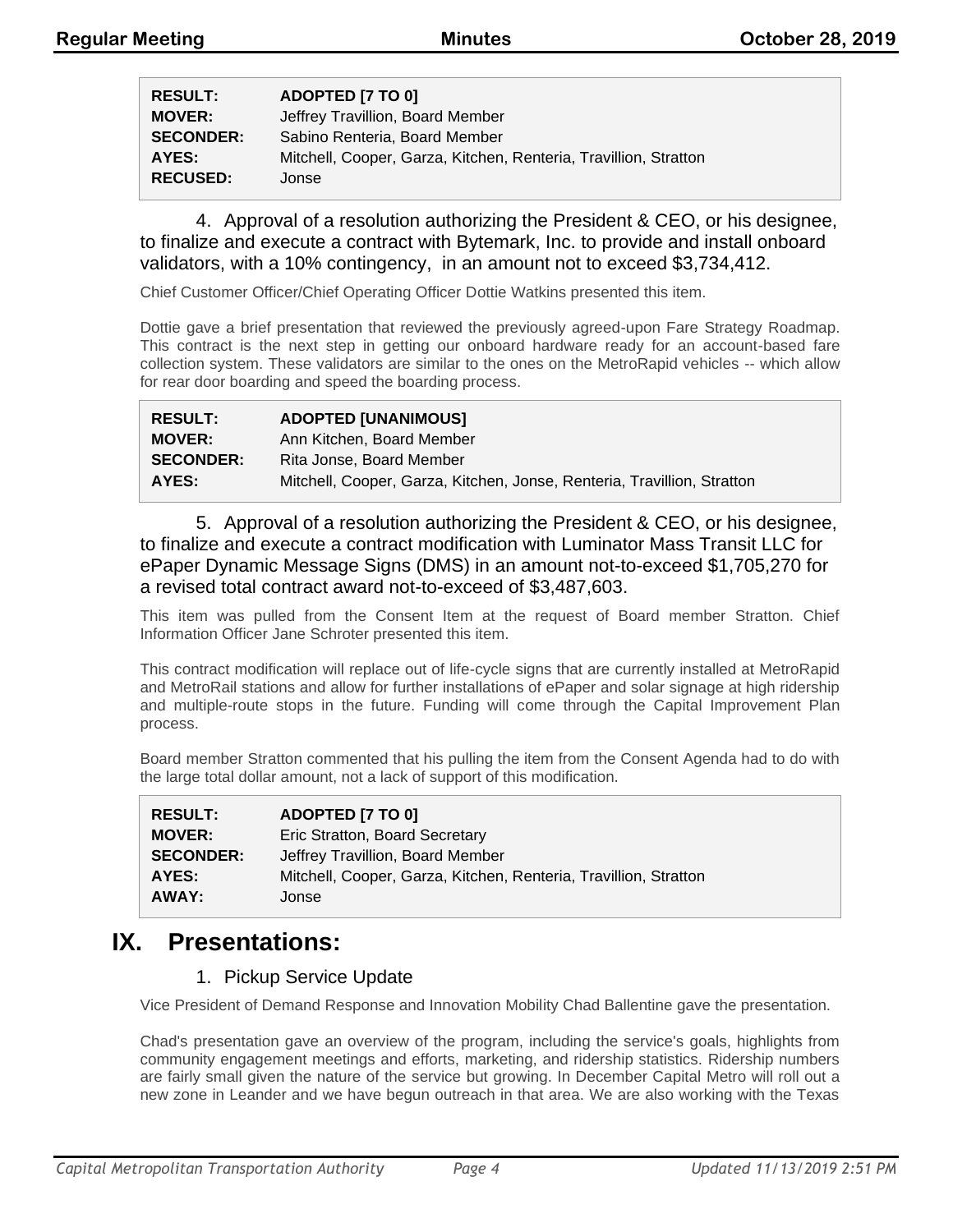A&M Transportation Institute to develop an evaluation framework and metrics which will help us make decisions about services like Pickup in the future.

Board member Stratton thanked Chad and staff for their work to get the Leander service up and running, and asked how that service will be evaluated given that it will be newer than other zones when the first planned evaluation process is undertaken in 2020.

Board member Travillion asked about outreach and marketing efforts, and how we are making sure that people are aware of the service.

Board member Stratton said that he will be curious how Pickup may supplement or compliment MetroAccess service in the future.

Chair Cooper asked about tracking customer destinations and whether we are also looking at whether they are continuing their trip on transit.

President Clarke commented that in the future this technology and this type of service may help some of the smaller cities and towns that would like transit but might not be well served by a larger bus.

### 2. Diversity Report

Executive Vice President of Administration Donna Simmons gave the presentation.

Donna's presentation gave an overview of Capital Metro's commitment to diversity and its linkage to the agency Strategic Plan initiatives. She also went through the agency's workforce diversity, vendor diversity, vendor diversity outreach, and cultural diversity programs for employees. She also reviewed the timeline for the roll out of a new diversity and inclusion program, which is expected to be fully implemented by January 2021.

Vice Chair Garza asked if the board could receive a breakout of diversity by pay grade.

Board members asked for a brief summary of what may have changed over time that shifted the agency's focus from a compliance emphasis to more of a cultural one. He also asked if the SBE and DBE statistics could be further broken out in the "non-minority" category.

## **X. Reports:**

### 1. President's Report

President Clarke presented his monthly report, which this month included a summary of continued ridership gains; a contest for students at L.L. Campbell Elementary to design wraps for our first 2 electric buses; Austin's annual White Cane Day celebration and a KLRU feature on Martin Kareithi; and the upcoming joint work session on Project Connect with the Austin City Council.

## **XI. Executive Session of Chapter 551 of the Texas Government Code:**

Section 551.076 for Security Issues -- Physical and Cyber Security Update

Went into session at 2:02 pm Return from session at 3:11 pm

## **XII. Items for Future Discussion:**

## **XIII. Adjournment**

# **ADA Compliance**